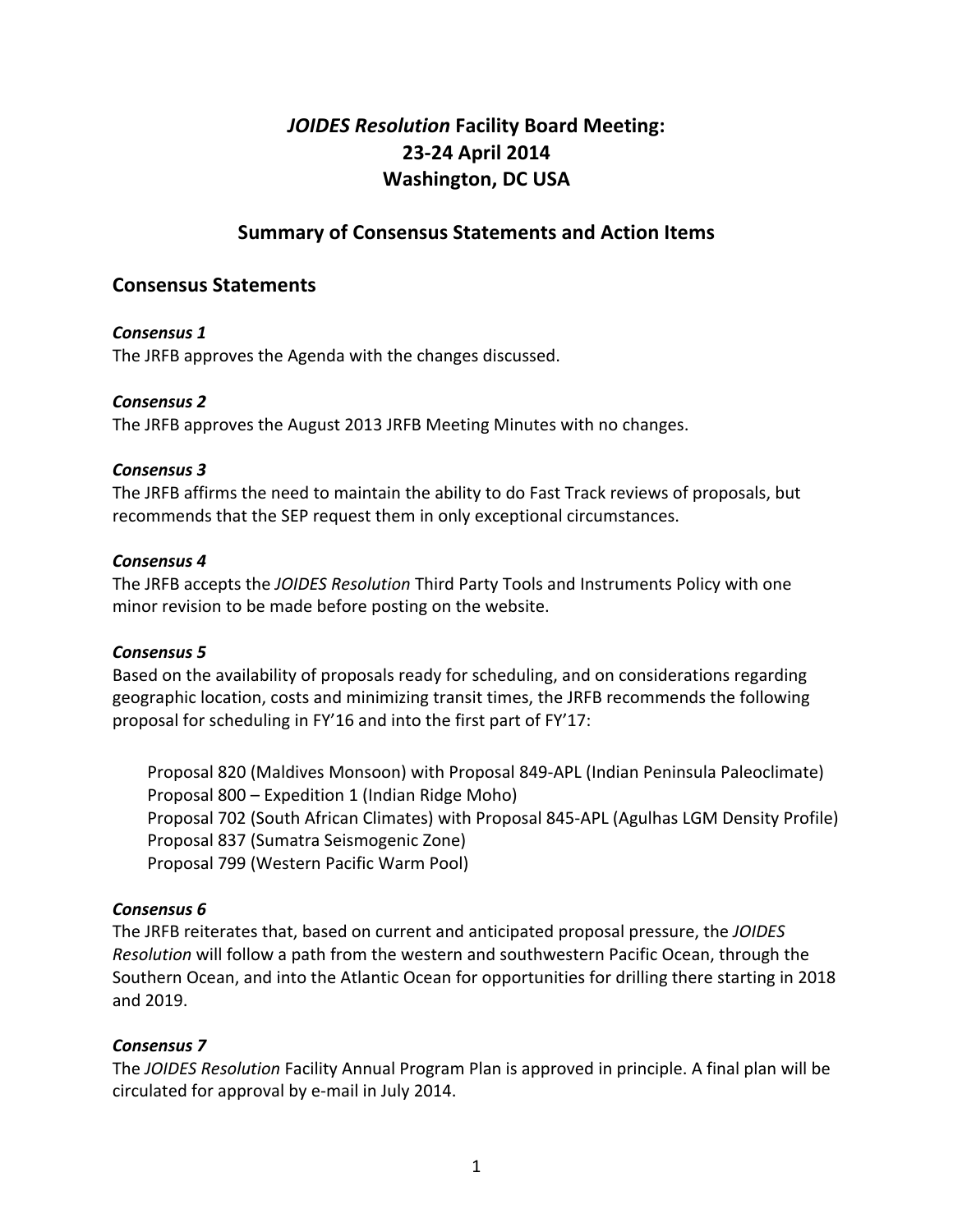#### *Consensus 8*

The Science Support Office Annual Program Plan is approved in principle. A final plan will be circulated for approval by e-mail in July 2014.

#### *Consensus 9*

The combined Sample, Data and Obligations Policy and Implementation Plan is approved in principle. The final Policy will be circulated for e-mail approval in the next two weeks.

#### *Consensus 10*

The JRFB approves an increase in its science representative membership from 5 to 6 to include 3 U.S. members. 

#### *Consensus 11*

The JRFB approves the appointment of Rick Murray as its next Chair beginning on 1 October 2014.

#### *Consensus 12*

The JRFB thanks Susan Humphris, the inaugural chair to the JRFB for her service. She started the group off in a fantastic way!

#### *Consensus 13*

The JRFB thanks the current USIO members (David Divins (COL), David Goldberg (LDEO), and TAMU) for their contributions over the last 10 years to the Integrated Ocean Drilling Program. They leave behind a legacy of a highly successful program!

## **Action Items**

#### *Action Item 1*

The Science Support Office will review pages 5 and 9 in the Proposal Guidelines for inconsistency between "requested" or "not requested" documentation. They will also work to define which of the multiple versions on iodp.org is the current document.

#### **Action Item 2**

David Divins will finalize the Sample, Data & Obligations Policy and include the input from the curators on the Implementation Plan. The document will be circulated to the JRFB for review and approval within two weeks.

#### Action Item 3

Susan Humphris will draft a letter to the editors of Nature, Science, and Nature Geoscience regarding sanctions against publications based on the existence of the Preliminary Report for Expeditions. This will be circulated to the JRFB for review and a decision as to whether it should be sent.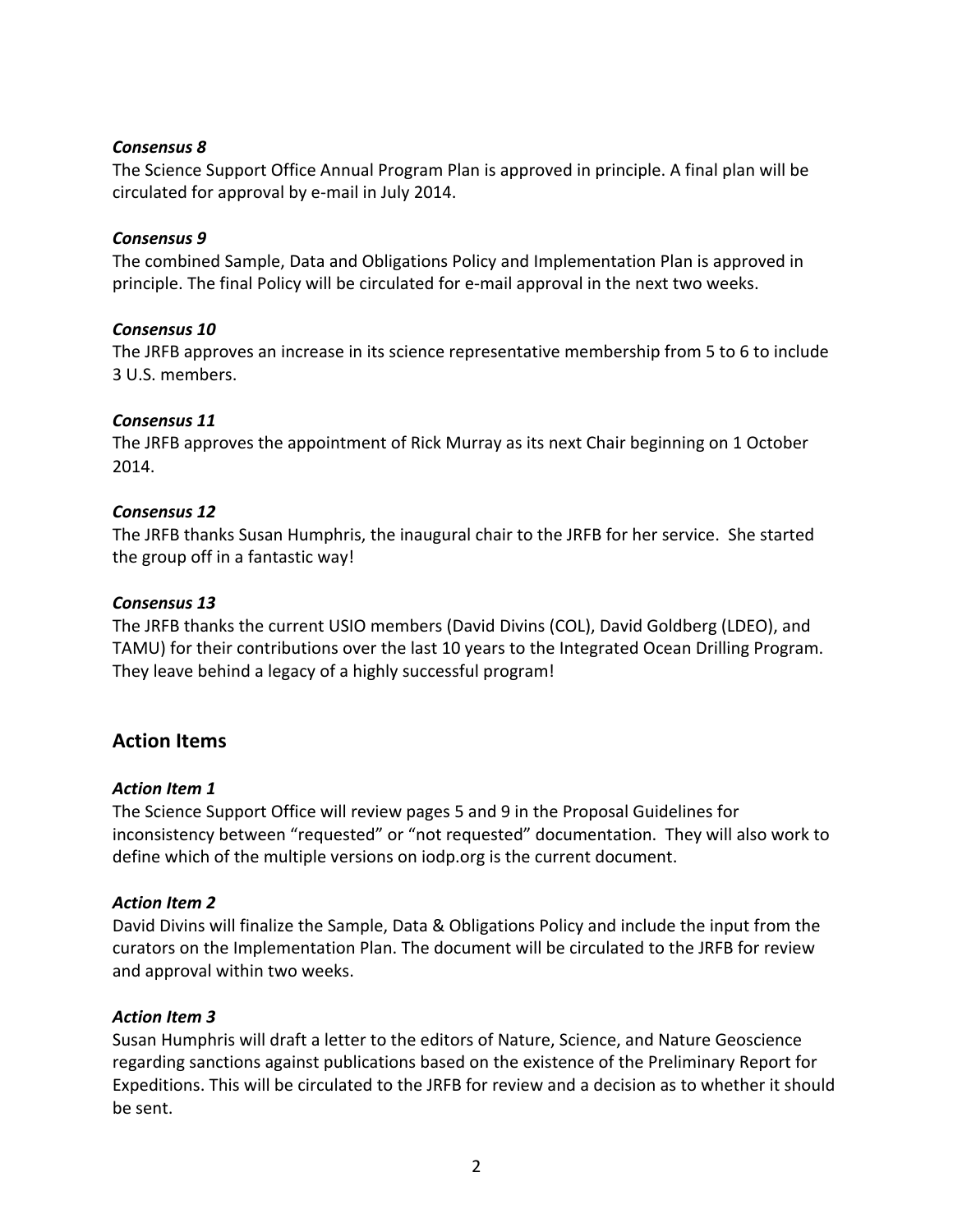#### Action Item 4

Susan Humphris will revise the JRFB Terms of Reference to change the number of science members to 6, including 3 U.S. members.

#### **Action Item 5**

USSSP is requested to conduct a process to nominate two new U.S. members of the JRFB for terms starting in October 2014.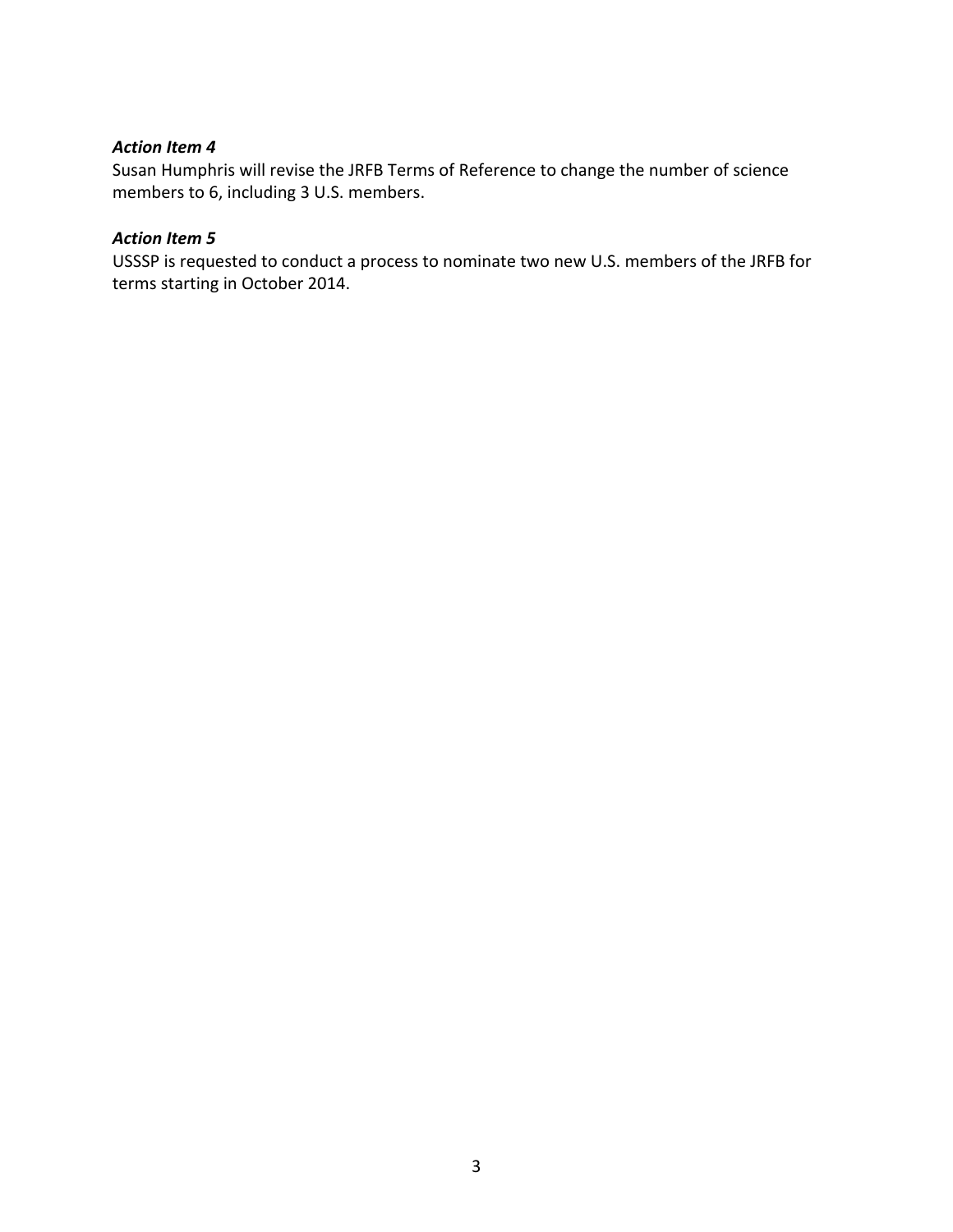# *JOIDES Resolution* **Facility Board (JRFB) Meeting Roster: 23 – 24 April 2014 Washington, DC USA**

*JOIDES Resolution Facility Board - JRFB* 

| James Allan                               | National Science Foundation, USA                                      |
|-------------------------------------------|-----------------------------------------------------------------------|
| Ryo Anma                                  | University of Tsukuba, Japan                                          |
| Brijesh Bansal                            | Ministry of Earth Science, India                                      |
| Marcio da Castro Silva Filho <sup>1</sup> | Coord. for Improvement of Higher Education Personnel (CAPES), Brazil  |
| David Divins                              | US Implementing Org., Consortium for Ocean Leadership (COL), USA      |
| Neville Exon <sup>2</sup>                 | Australian IODP Secretariat, The Australian National Univ., Australia |
| Susan Humphris, Chair                     | Woods Hole Oceanographic Institution, USA                             |
| Gil Young Kim                             | Korea Institute of Geoscience and Mineral Resources (KIGAM), ROK      |
| <not attending=""></not>                  | <b>ECORD Managing Agency</b>                                          |
| <b>Rick Murray</b>                        | <b>Boston University, USA</b>                                         |
| Heiko Pälike                              | University of Bremen, Germany                                         |
| <b>Andrew Roberts</b>                     | The Australian National University, Australia                         |
| Jianzhong Shen                            | Ministry of Science and Technology, China                             |
|                                           |                                                                       |

#### Liaisons, Guests, and Observers

| Rita Bauer               | IODP Science Support Office, Scripps Institution of Oceanography, USA |
|--------------------------|-----------------------------------------------------------------------|
| Keir Becker              | IODP Forum Chair, University of Miami, USA                            |
| <b>Holly Given</b>       | IODP Science Support Office, Scripps Institution of Oceanography, USA |
| Barry Katz               | EPSP Chair, Chevron Corporation, Houston, TX, USA                     |
| Dick Kroon               | SEP Co-Chair, The University of Edinburgh, UK                         |
| Shin'ichi Kuramoto       | Center for Deep Earth Exploration (CDEX), JAMSTEC, Japan              |
| Dave Mallinson           | SEP Co-Chair, East Carolina University, USA                           |
| <not attending=""></not> | European Science Operator (ESO), British Geological Survey, UK        |
| Donna Blackman           | National Science Foundation, USA                                      |
| <b>Brad Clement</b>      | USIO, TAMU, USA                                                       |
| Nobu Eguchi              | CDEX, JAMSTEC, Japan                                                  |
| Katie Fillingham         | USSSP, COL, USA                                                       |
| Karsten Gohl             | ECORD Facility Board Chair, AWI-Bremerhaven, Germany                  |
| Dave Goldberg            | US Implementing Organization, Lamont Doherty Earth Observatory, USA   |
| Cleverson Guizan Silva   | CAPES, Brazil                                                         |
| <b>Bob Houtman</b>       | National Science Foundation, USA                                      |
| Akira Ishiwatari         | Japan Drilling Earth Science Consortium (J-DESC), Japan               |
| John Jaeger              | US Advisory Committee, University of Florida, USA                     |
| <b>Thomas Janecek</b>    | National Science Foundation, USA                                      |
| Yoshi Kawamura           | JAMSTEC, Japan                                                        |
| Gaku Kimura              | Chikyu IODP Board Chair, University of Tokyo, Japan                   |
| Yuzuru Kimura            | Ministry of Edu., Culture, Sports, Sci. and Tech. (MEXT), Japan       |
| Mitch Malone             | US Implementing Organization, Texas A&M University, USA               |
| Charna Meth              | US Science Support Program (USSSP), COL, USA                          |
| Jeff Schuffert           | USSSP, COL, USA                                                       |
| <b>Meagan Thompson</b>   | National Science Foundation, USA                                      |
| <b>Shouting Tuo</b>      | IODP-China Office, Tongji University, China                           |
| Dominique Weis           | ECORD FB Member, PCIGR <sup>3</sup> , Canada                          |
| Michiko Yamamoto         | IODP Science Support Office, Scripps Institution of Oceanography, USA |
| Ping Zhong               | Embassy of the People's Republic of China in the USA, China           |

<sup>&</sup>lt;sup>1</sup> Alternate for Manoel Cardoso

 

<sup>&</sup>lt;sup>2</sup> Alternate for Chris Yeats

<sup>&</sup>lt;sup>3</sup> Pacific Centre for Isotope and Geochemical Research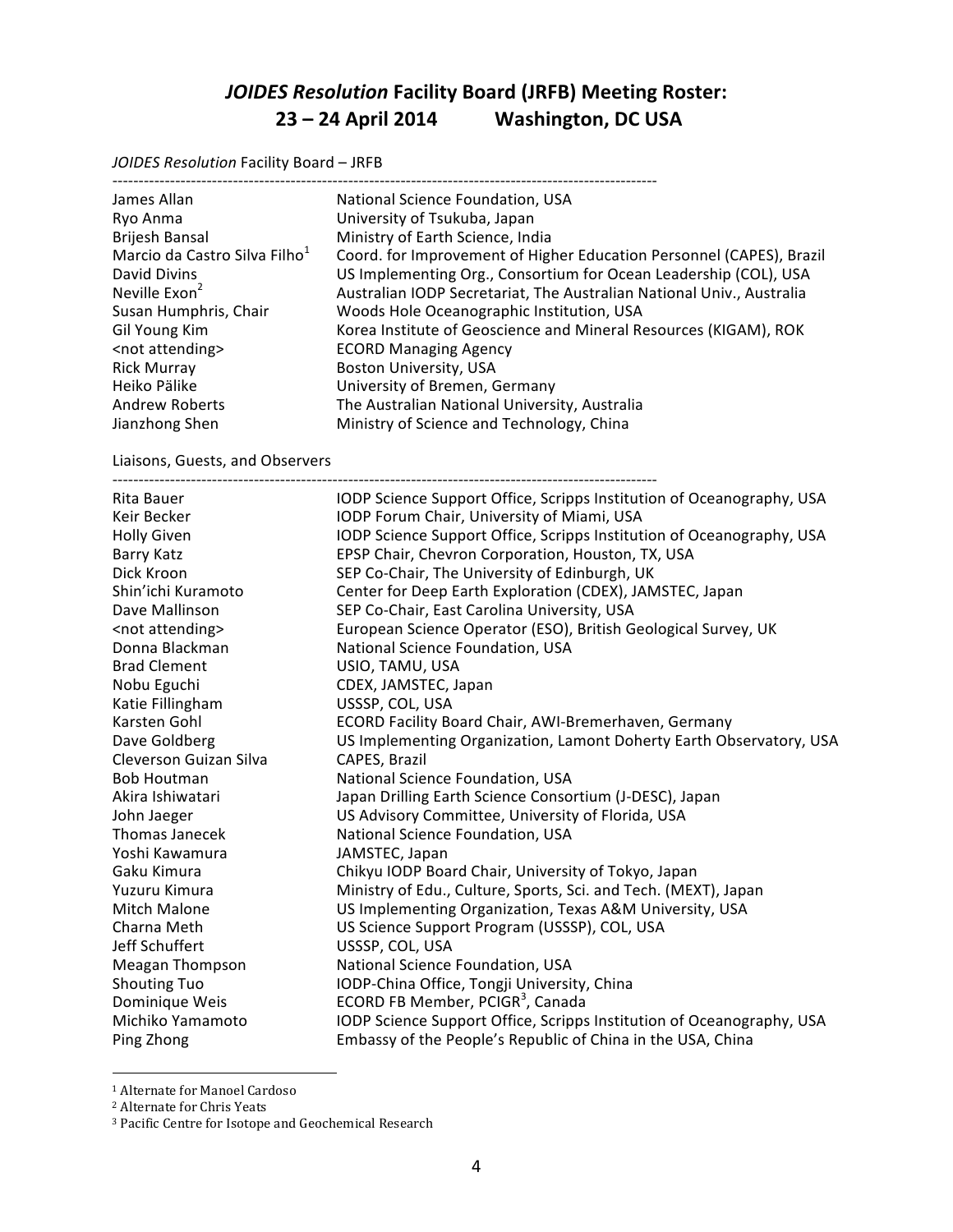# *JOIDES Resolution* **Facility Board Meeting Notes: 23-24 August 2014 Washington, DC USA**

**Wednesday 23 August 2014 08:00-18:00**

## **1. Welcome and Introductions**

*JOIDES Resolution* Facility Board (JRFB) Chair Susan Humphris welcomed the group and reviewed the needs for this meeting. She then asked for introductions around the room of all Members, Liaisons, and Observers.

## **2. Approval of Agenda**

Susan Humphris requested we add three items to the agenda:

Under Agenda Item 4

Proponents and Reviews of Proposals

Use of expedited reviews

Communications with proponents

Under Agenda Item 21

Schedule of this meeting in relation to the schedule of the advisory panels of this board.

## Consensus 1

The JRFB approves the Agenda with the changes discussed.

# **3. Approval of August 2013 JRFB Meeting Minutes**

Susan Humphris asked if the members had recommended changes? None are voiced.

## *Consensus 2*

The JRFB approves the August 2013 JRFB Meeting Minutes with no changes.

# **4. Science Support Office Report**

Holly Given presented a summary of activities and accomplishments at the Science Support Office since August 2013. Her highlights were that:

- Board and Advisory Panel membership is stabilizing.
- 2014 meetings were scheduled too close together.
- Submission deadlines, and SEP/JRFB meeting dates should be reexamined.

Her concerns included:

- There is no standard definition of the "fast track e-review" process
- The impact of the "fast track e-review" on the integrity of the proposal review process
- The perceived fairness of the proposal review process
- Confusion caused by unclear communication channels
- The stress to SSO resources created by the "fast track e-review" (too many, too complex)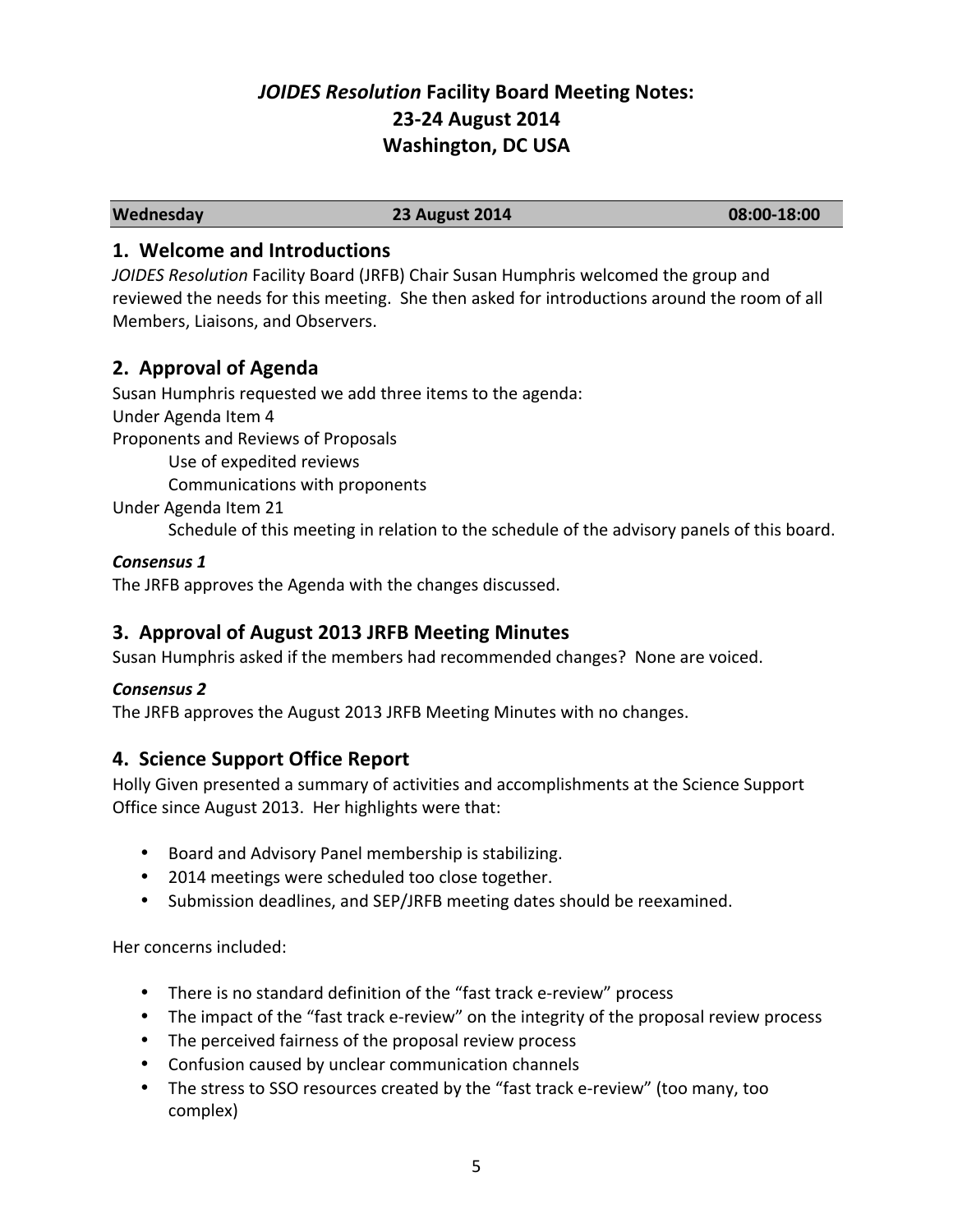Holly acknowledged that, in general, a common submittal date (for proposals and site survey data) is not in the foreseeable future; it would certainly require significant thought as to how the process might work.

Finally, Holly pointed out that the SSO's website mission is different from the website mission of the IODP-MI; the SSO's priority is to keep accurate content on the most active pages. NSF representative, Jamie Allan, stated that NSF would like to retain IODP legacy documents currently on the web page, and that NSF received funds from MEXT to assure that legacy materials were supported going forward. Jamie thanked MEXT for these funds and stated that there will be further discussion regarding implementation of retention, access and storage of these documents.

Dave Mallinson expressed a desire to "merge" the PDB and SSDB systems such that Proposals and Site Survey data were available in one location (easy access for reviewers). Holly added to this the desire to move to a more "online" review system. While the SSO acknowledges these desires, there has not been time to think about a technical approach or workload estimate due to the intense 2014 schedule.

## **4a. Use of expedited reviews**

Susan Humphris pointed out that recently, the SEP has been using a "fast track e-review" process to get some highly rated proposals near the ship track to the JRFB for scheduling. However, if this is done for a large number of proposals, there is a danger/possibility that the review process could be compromised because of the speed of the reviews. Holly Given pointed out that the SSO had no dedicated staff to support this year's "fast track" effort, and with an extremely high volume of uncontrolled e-mail communication, some mistakes were made. Michiko Yamamoto pointed out that it's difficult to get reviewers when they have such little time to perform their review. This increases the workload of the SSO to find a sufficient/fair number of reviewers. The SSO's position is that the current level of fast track reviews in unsustainable without increased human resources.

Susan also pointed out that a long-term cruise track is now published, so proposals should follow that cruise track, diminishing the need for fast track reviews. Jamie Allan pointed out that NSF designed the Science Support Office to be "lean and mean," and the use of the "fast track e-review" strains their limited resources.

Susan and others recommended that we retain the flexibility of the "fast track e-review", but implement it only on rare occasions (for only a few critical proposals) and in exceptional circumstances, sticking to the principle of what we expect of our external review process.

#### *Consensus 3*

The JRFB affirms the need to maintain the ability to do Fast Track reviews of proposals, but recommends that the SEP request them in only exceptional circumstances.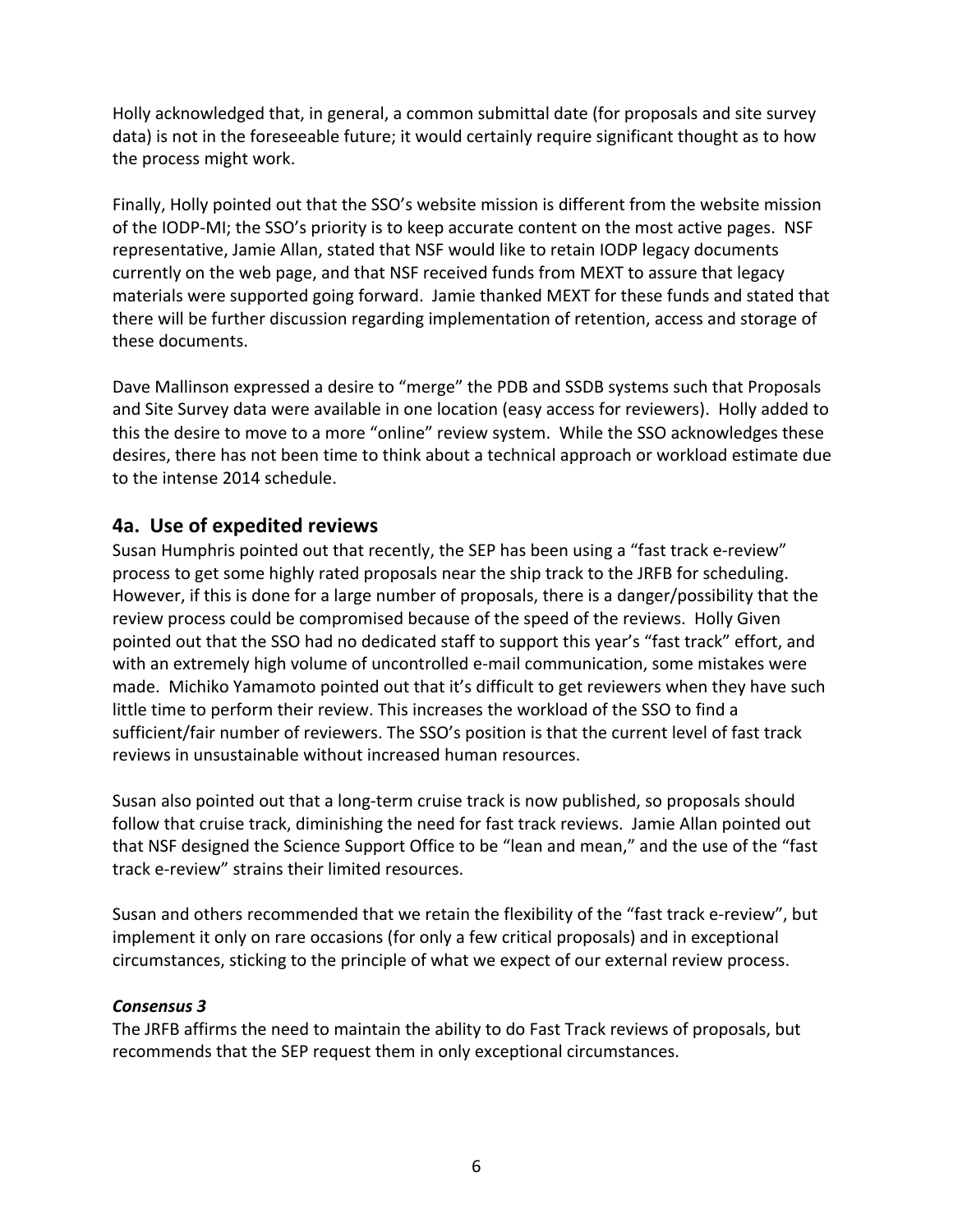## **4b. Communications with proponents**

Susan Humphris asked the board, liaisons and observers to define/determine when communications with or from proponents should be included in the official proposal package, and when communications should not. Jeff Schuffert, Rick Murray, and Keir Becker agreed that the Proposal Guidelines document defined when and how proponent related communications are managed. 

#### *Action Item 1*

The Science Support Office will review pages 5 and 9 in the Proposal Guidelines for inconsistency between "requested" or "not requested" documentation. They will also work to define which of the multiple versions on iodp.org is the current document.

Michiko Yamamoto pointed out that some proponents are hesitant to submit unsolicited letters providing additional information about their proposal because this type of letter is not mentioned in the Proposal Guidelines document. She recommended that to accept these letters, the JRFB should modify the Proposal Guidelines document to give proponents direction. After some discussion on various options, Holly stated that the SSO will receive and catalogue any information that is important to the proposal package, but asked that the JRFB give the SSO a few weeks to discuss internally on how this might best be done.

Jamie Allan stressed the importance of formal documents being incorporated into the official record. Dick Kroon defined formal documents as those that have an impact on the program or the proposal. Heiko Pälike suggested that the SSO look into available tools (for example, those used by journal editors) to manage e-mail traffic.

Susan Humphris concluded that the SEP Co-Chairs have a good sense when correspondence should go to the SSO. In relaying specific recommendations to the proponent, the SEP Co-Chairs should copy the SSO. Proponents should be reminded that formal replies must be submitted as an Addendum or a PRL (as defined in the Proposal Guidelines).

## **5. Facility Board Reports**

**ECORD** – Karsten Gohl reported on the most important items from the March 2014 ECORD Facility Board (E-FB) meeting. He stated that their next meeting was scheduled for March 25-26 2015 in Aix-en-Provence (France). Karsten pointed out that the E-FB agreed to change their agenda as follows: The first day would be used to discuss proposals and the second day would be used to review discussion points, decide upon schedule, and address other business items. The E-FB also agreed that they needed a terminating strategy for proposals that cannot be drilled in the current IODP Phase. Karsten proposed that this might be a topic for the IODP Forum.

**Chikyu** – Gaku Kimura reported on the consensus items from the last CIB meeting, and Nobu Eguchi reported on progress of *Chikyu* expeditions completed since the last meeting. The next CIB meeting is scheduled for July 10-11, 2014.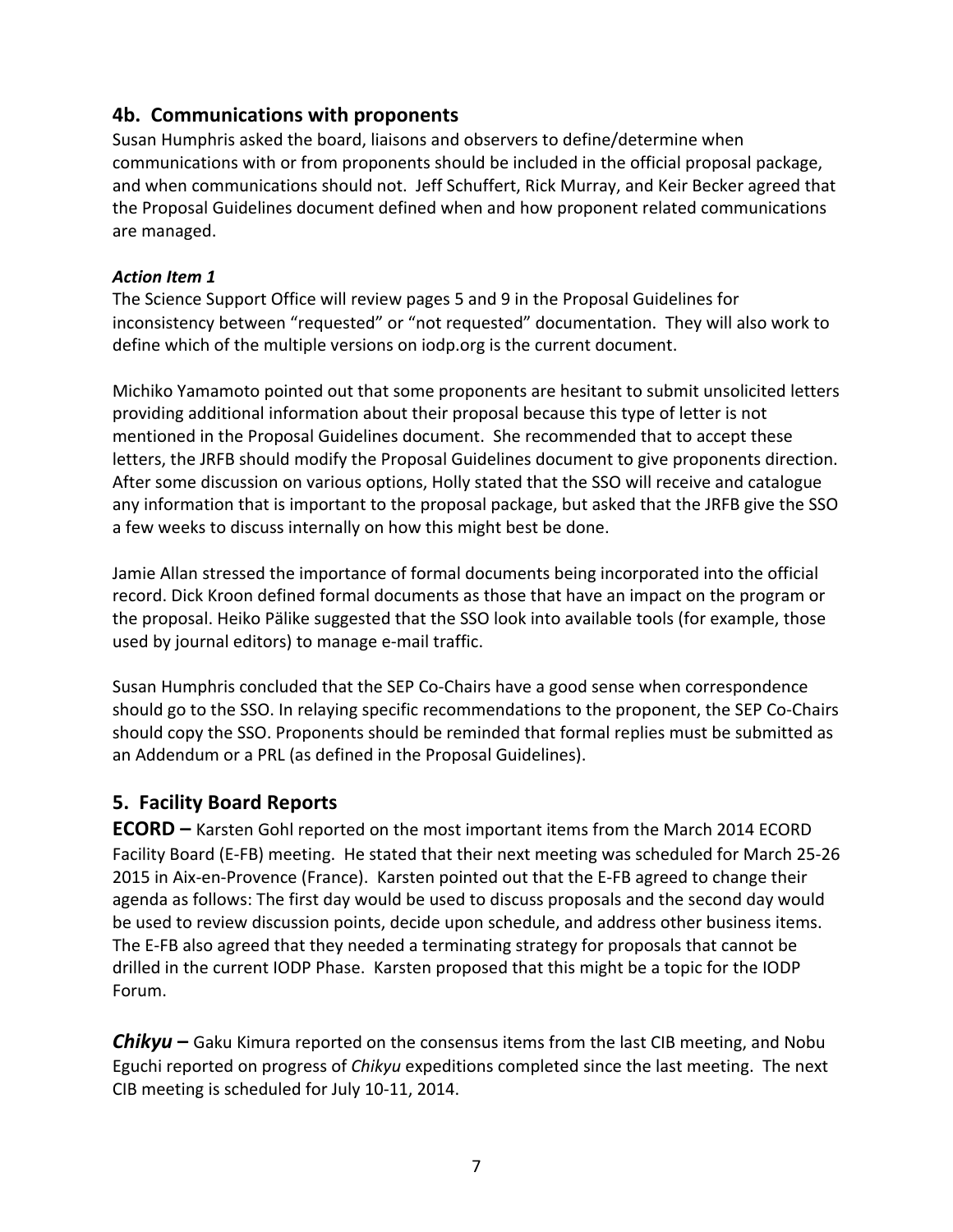Barry Katz noted that the Environmental Principles document has already received review and comments and those comments should be/will be run by all of the operators and boards. Susan Humphris stated that the CIB had approved the Environmental Principles document (in principle). If necessary, the CIB may wish to re-discuss or perhaps they will accept it as it's currently worded.

# **6. Report on SEP Meeting #1**

Dick Kroon presented a summary of the January SEP session and asked for Board input on how we might improve the meeting. He also asked for Board input regarding the addition of a  $5<sup>th</sup>$ (Implementing Organization (IO)) Watchdog.

Susan Humphris stated that the integration of the Science considerations with the Site Survey data was powerful and effective, and she recommends that the Co-Chairs give the Watchdogs a maximum number of slides allowable for their presentations.

Mitch Malone stated that the USIO fully supported the Co-Chairs assigning an IO Watchdog, as it cements their involvement. Karsten Gohl stated that ECORD also supports the 5<sup>th</sup> WD, and if the assignment were considered an official function, ECORD would send someone to the SEP meetings. Shin'ichi Kuramoto stated that CDEX would be happy to send a representative as a 5<sup>th</sup> WD when *Chikyu* pre-proposals were being considered.

## **7. Remaining Policies/Procedures**

#### **Third Party Tools Guidelines**

Rick Murray summarized the changes made for this version as:

- Accommodating large-scale engineering devices or even individual instruments (not part of standard IODP inventory) without compromising safety and quality.
- Decoupling of accommodation from funding. The PI will seek external support (not from the IO itself) and this funding is no guarantee that the instrument would be used while on board.
- PIs working closely with the IO in terms of use of the instrument/device in the laboratory: staffing implications, the type of data generated, etc.
- Removing the discussion regarding certification, as it is no longer relevant to the program.

Mitch Malone clarified that the PIs *must* consult with the IO prior to shipping instruments/devices and asks for this to be changed in the document.

Dave Goldberg questioned if there should be a statement regarding motivation for third-party tools. Mitch, Jamie Allan, and Rick agreed that while third-party tools are almost always a challenge, they are necessary. The program doesn't have the funds to do R&D, so the need for third-party tools won't go away. Susan Humphris suggested that while we should not change the policy, we might want to state levels of encouragement or discouragement on the website.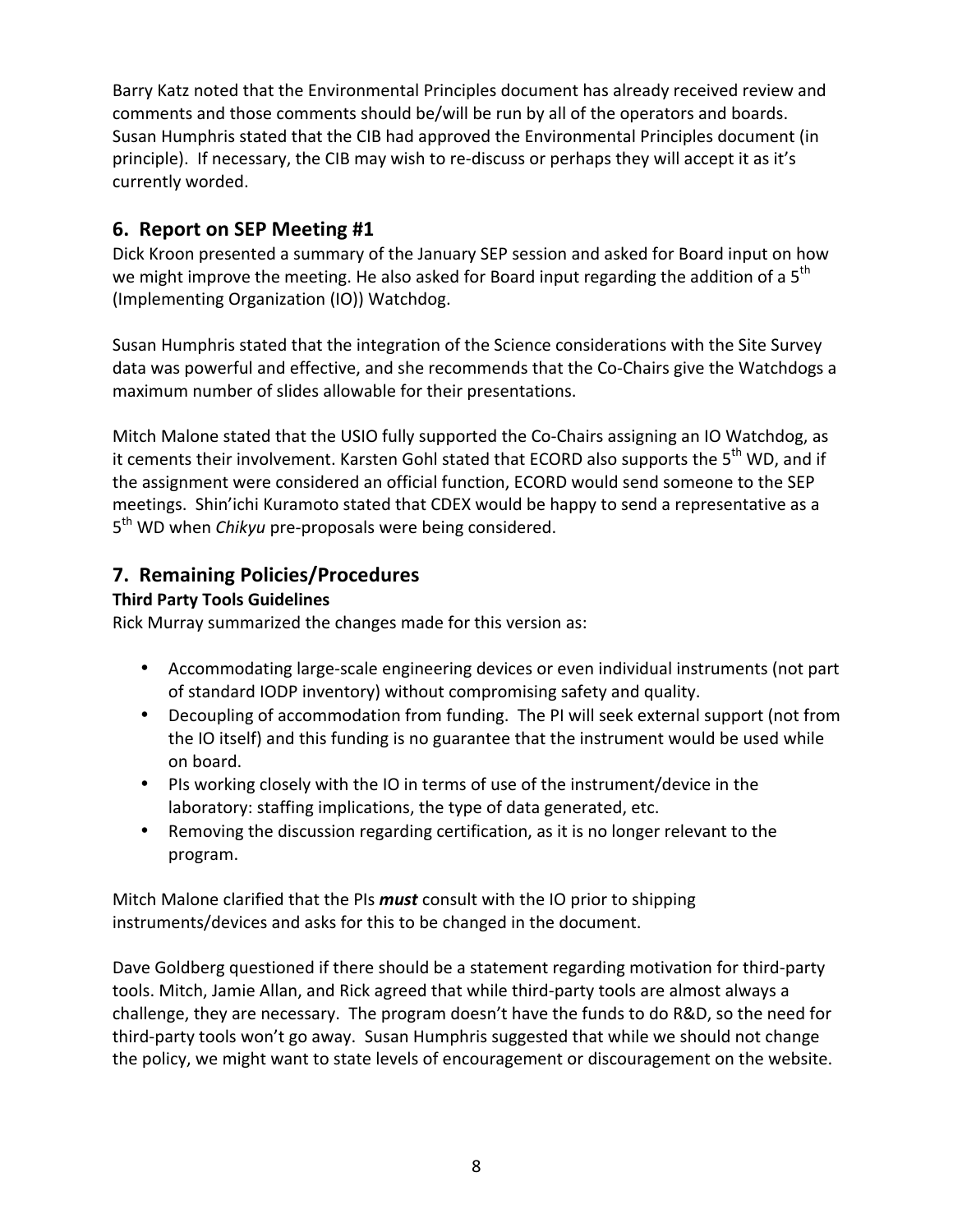#### Consensus 4:

The JRFB accepts the *JOIDES Resolution* Third Party Tools and Instruments Policy with one minor revision to be made before posting on the website.

#### **IODP Sample, Data & Obligation Policy**

David Divins summarized how the new draft brought obligation requirements into reality:

- Science party members have obligations.
	- $\circ$  Post-moratorium data and obligations. Scientists are requested to provide data, regardless of if or when they publish.
	- $\circ$  No one will police what happens several years down the road, so scientists are asked to contribute within 36 months (longer is fine, but shorter is encouraged).

Jamie Allan asked the Board to adopt a document at this meeting and consider additional comments in the next cycle. David Divins took comments from the JRFB overnight and presented a final draft document on April 24.

## **ADDITIONAL DISCUSSION FROM 24 APRIL**

David presented a revised document as per yesterday's discussion. He worked to maintain the simplicity of the document, while removing confusing aspects and contradictions. David stated that the substance of the document hadn't changed from the previous drafts.

- Under Section 2, Sample Data Requests: The review team reduced the categories to two: moratorium and post moratorium. The new text walks the user through the web link to show which form the user must fill out.
- Under Moratorium Expedition Requests: The review team was more specific on the role of the Sample Allocation Committee.
- Under Section 3, Obligations: The review team clarified the definition of Research Scientist and science party members.
- In multiple locations: The review team changed references to the term for publishing and submitting data to consistently state: Submit a publication or make the data otherwise available in 36 months.
- In multiple locations: The review team now directs all Requests for Press Embargoes or Moratoriums to the chair of the respective facility board (page 7, last paragraph, under science party). Susan Humphris, Karsten Gohl, and Gaku Kimura approved having the appropriate chair make this decision unilaterally.
- In the section regarding Editorial Review Board (ERB): The review team revised the current text to recommend that all submitted manuscripts go to the ERB.

Heiko Pälike asked that the curators make available (on-line) to investigators the records of samples taken (the samples and who has them). He stated that it would be useful to investigators to know if someone has gotten samples on something they're requesting. Susan stated that she must talk to the curators to see what they can do. She noted that while the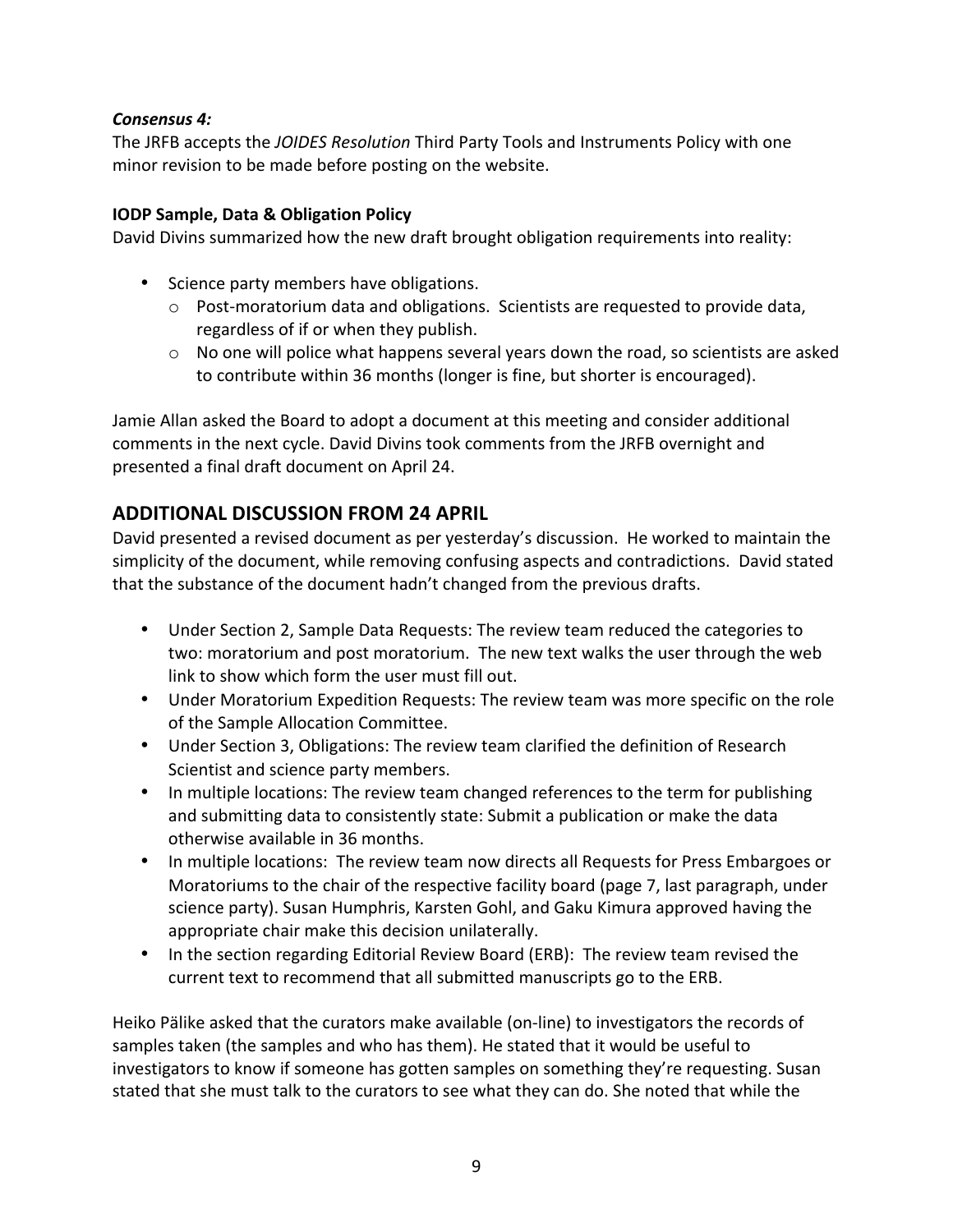curators could likely do this, it would be a low priority task (but the JRFB will encourage the curators to move in that direction).

Upon finalization of the JRFB approved document:

- The CIB and E-FB will review it and provide comments to the JRFB.
- The SSO will post the approved document to the website.
- The JRFB will (at future annual meetings) adjust the document (based on E-FB and CIB comments).
- The E-FB will do an e-mail approval process as soon as the final version is out.

#### *Consensus 9*

The combined Sample, Data and Obligations Policy and Implementation Plan is approved in principle. The final Policy will be circulated for e-mail approval in the next two weeks.

#### **Sample Policy Implementation Plan**

Susan Humphris asked the meeting attendees if the previously discussed policy meet the needs of the implementation plan? Jamie Allan stated that the problem is that each repository has a different software system. For the purposes of this program, it's more important (and equally acceptable) to have software systems that permit the scientists to submit their data to any of our repositories in a somewhat similar format.

Neville Exon stated that it would be ideal if the scientists could go to one person or one location to search for samples or obtain data. Jamie and Susan confirmed that this is not possible (at least not at present). Jamie identified the web site map (that defines where the cores are stored), as the closest thing we have to a "single source" for core information, thereby reducing the burden on the researchers. He also noted that advances are being made in technology to make things more discoverable.

Rick Murray and Susan discussed the conflict between the sample policy and implementation plan regarding the selection of the curatorial advisory board (CAB). Susan stated that the Boards (JRFB, E-FB, and CIB) could approve nominees, but that recommendations to the CAB would come from the curators. Jamie asked if each FB would like to assign a member to the curatorial board? Karsten Gohl and Susan agreed that each FB should have the option of assigning a member to the CAB (or not). Mitch Malone and Jamie pointed out that having the FBs approve CAB member selection assures the curators have a large say in the CAB membership.

#### *Action Item 2*

David Divins will finalize the Sample, Data & Obligations Policy and include the input from the curators on the Implementation Plan. The document will be circulated to the JRFB for review and approval within two weeks.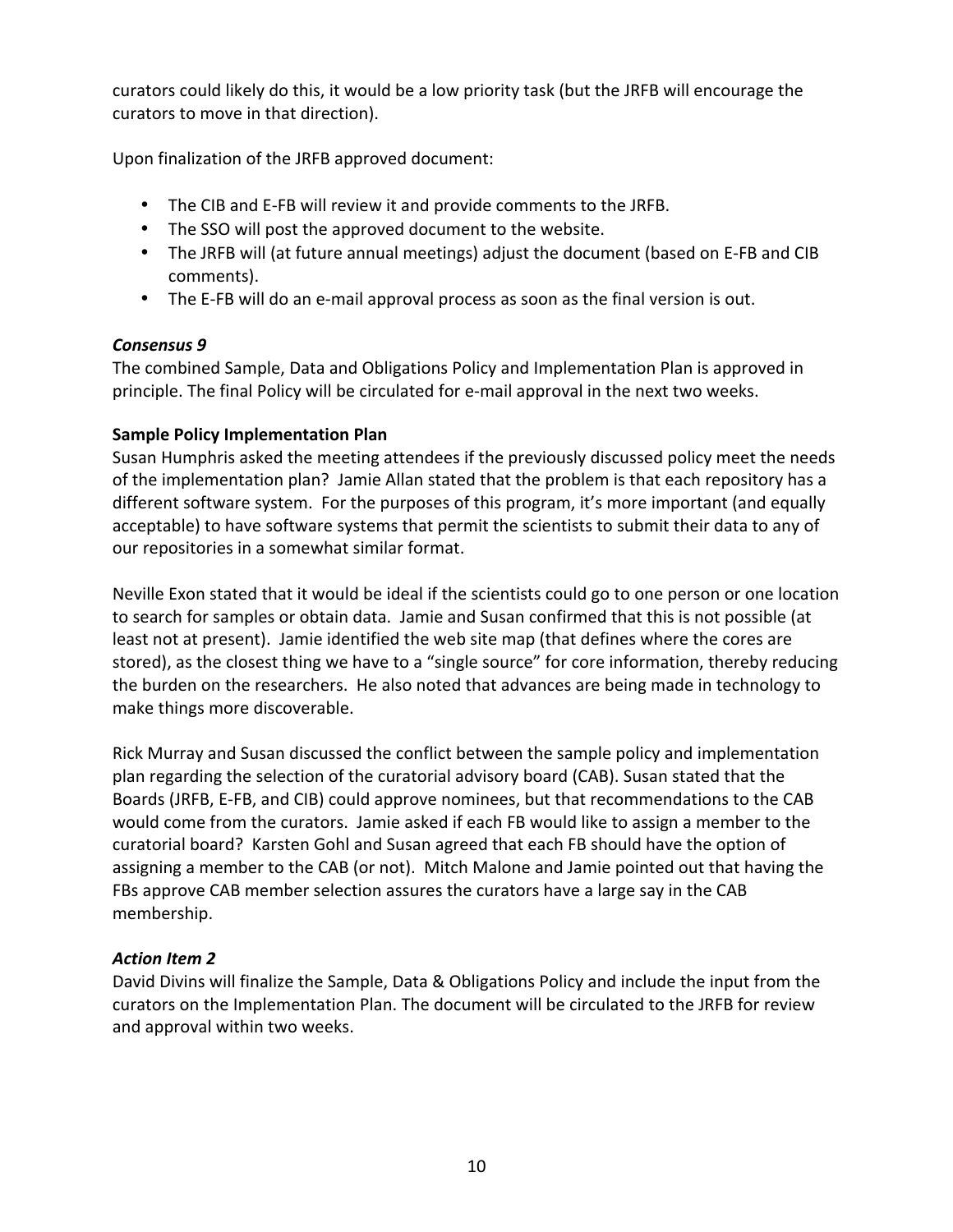## **8. Progress towards science challenges and themes**

Keir Becker summarized his own assessment of progress toward the science plan in the new program since the Forum has not yet met to conduct its own assessment.

The Board discussed the new science plan as it related to the new IODP. Susan stated that the JRFB would have to start developing arguments for program continuation in 2-3 years given the current Cooperative Agreement is only for five years. Rick Murray recommended that the JRFB implement a selection/scheduling process that emphasizes both cost effectiveness and scientific outcomes. Susan stated that, given the program will need to be renewed, the JRFB may need to deviate from the most cost-effective scenario to get the best science (within reason).

## **9. Overview of All Proposals at the Facility Board**

Michiko Yamamoto summarized the proposal list with the SEP and the JRFB. The Board discussed the removal of "old" proposals and Susan recommended the Board implement the previous policy of removing those with no activity for five years; no conclusion was reached on this.

## **10. Overview of JR Proposals Ready for Scheduling**

Prior to the JRFB discussion of potential schedules, Susan Humphris identified direct conflicts (Karsten Gohl for 839 and 732, and Dick Kroon on 595 and 778) and stated that the group would review the question of conflicts when they began the scheduling discussion. Rick Murray self-declared as a proponent on 830-APL.

Dave Mallinson and Dick Kroon presented their review of proposals ready for scheduling.

Andrew Roberts asked Susan to instruct the Board Members as to scheduling proposals if the data are incomplete. Susan stated that it's reasonable to consider those proposals where data are known to exist, and the proponents would be pushed for the data prior to finalizing the schedule. 

## **11. Options for a FY'16 JR Schedule**

Mitch Malone presented the rationale for the possible 2016 schedule:

- To set up the IODP for renewal for its next five years
- Understanding that we cannot do them all, per funding and schedule restrictions

Dick Kroon presented the list of the proposals that meet these requirements, including an overview of the SEP priorities as established in January 2014.

## **11a.** JR and Security Concerns

Mitch Malone presented the piracy status for the sites in areas impacted by piracy. While incidents have decreased, piracy is still a significant risk that precludes scheduling of several proposals.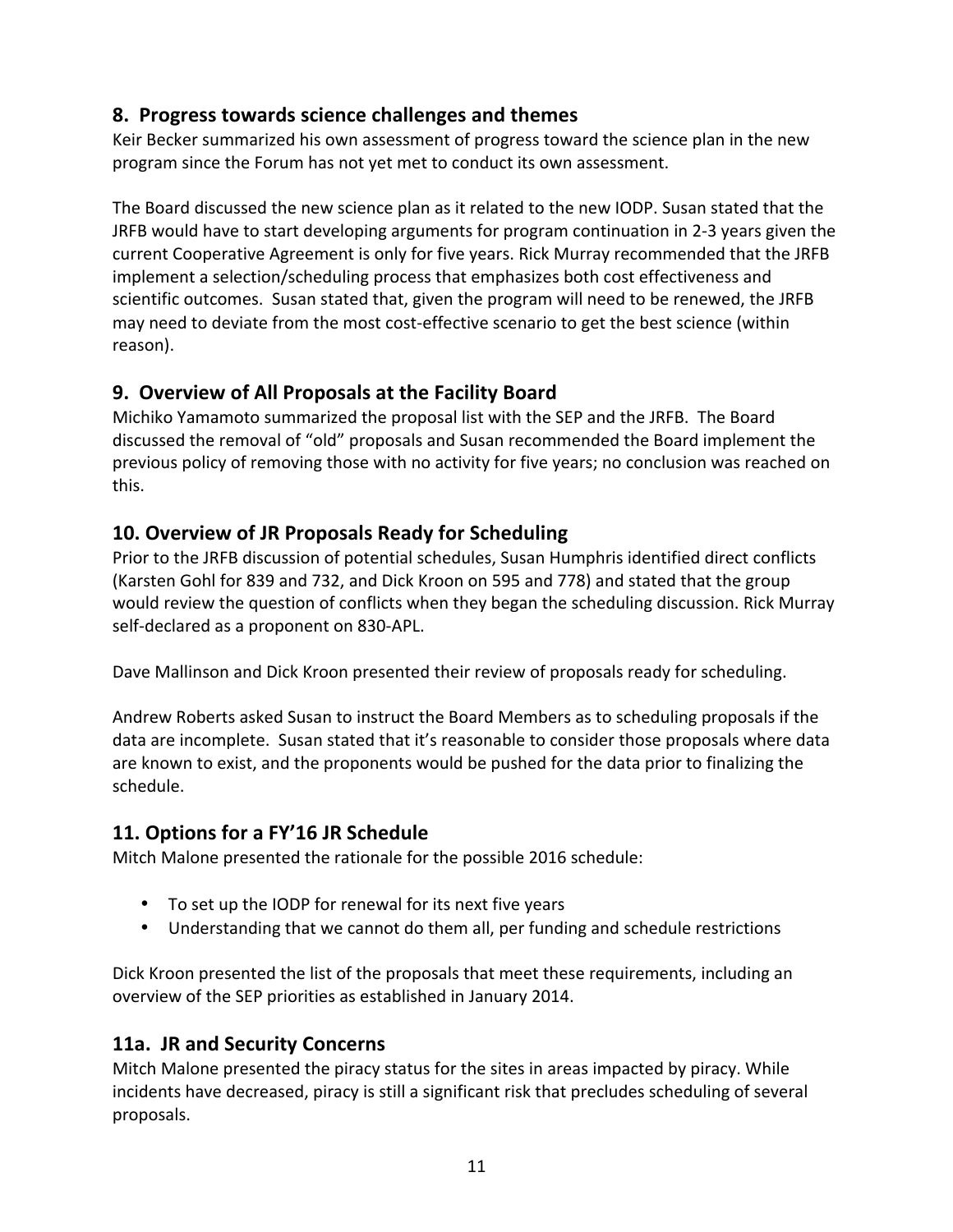## **12.** Discussion of the FY'16 Scheduling Options

Susan led several hours of discussion of potential schedules, their scientific importance and impact, as well as cost implications, and asked Mitch to prepare some alternate schedules for discussion in the morning.

#### **24 April 2014 8:30 – 18:00**

## **13.** Development of a FY'16 JR Schedule

#### *Consensus 5*

Based on the availability of proposals ready for scheduling, and on considerations regarding geographic location, costs and minimizing transit times, the JRFB recommends the following proposal for scheduling in FY'16 and into the first part of FY'17:

Proposal 820 (Maldives Monsoon) with Proposal 849-APL (Indian Peninsula Paleoclimate) Proposal 800 – Expedition 1 (Indian Ridge Moho) Proposal 702 (South African Climates) with Proposal 845-APL (Agulhas LGM Density Profile) Proposal 837 (Sumatra Seismogenic Zone) Proposal 799 (Western Pacific Warm Pool)

#### *Consensus 6*

The JRFB reiterates that, based on current and anticipated proposal pressure, the *JOIDES Resolution* will follow a path from the western and southwestern Pacific Ocean, through the Southern Ocean, and into the Atlantic Ocean for opportunities for drilling there starting in 2018 and 2019.

Susan Humphris asked the meeting attendees to keep the selected expedition schedule completely confidential until the Science Support Office has informed the proponents of the status of their proposals.

## **14. Overview of JR Facility Draft FY'15 Annual Program Plan**

Brad Clement presented an overview of the JR Facility Annual Program Plan. Susan Humphris asked that this draft be discussed and approved (in principle) and the group will follow up with a final approval by e-mail.

## **15. Discussion of Facility Annual Program Plan**

Dick Kroon asked if unspent budget could be used on following years. Jamie Allan stated that, with NSF approval, the USIO could consume unused funds in following fiscal years. He also noted that NSF reduced the FY13 program plan by \$2.5 million from the savings from commercial work.

Jeff Schuffert asked whether logging costs were being passed off to Program Member Offices if the IO would no longer staff a logging scientist. Brad Clement questioned if the facility should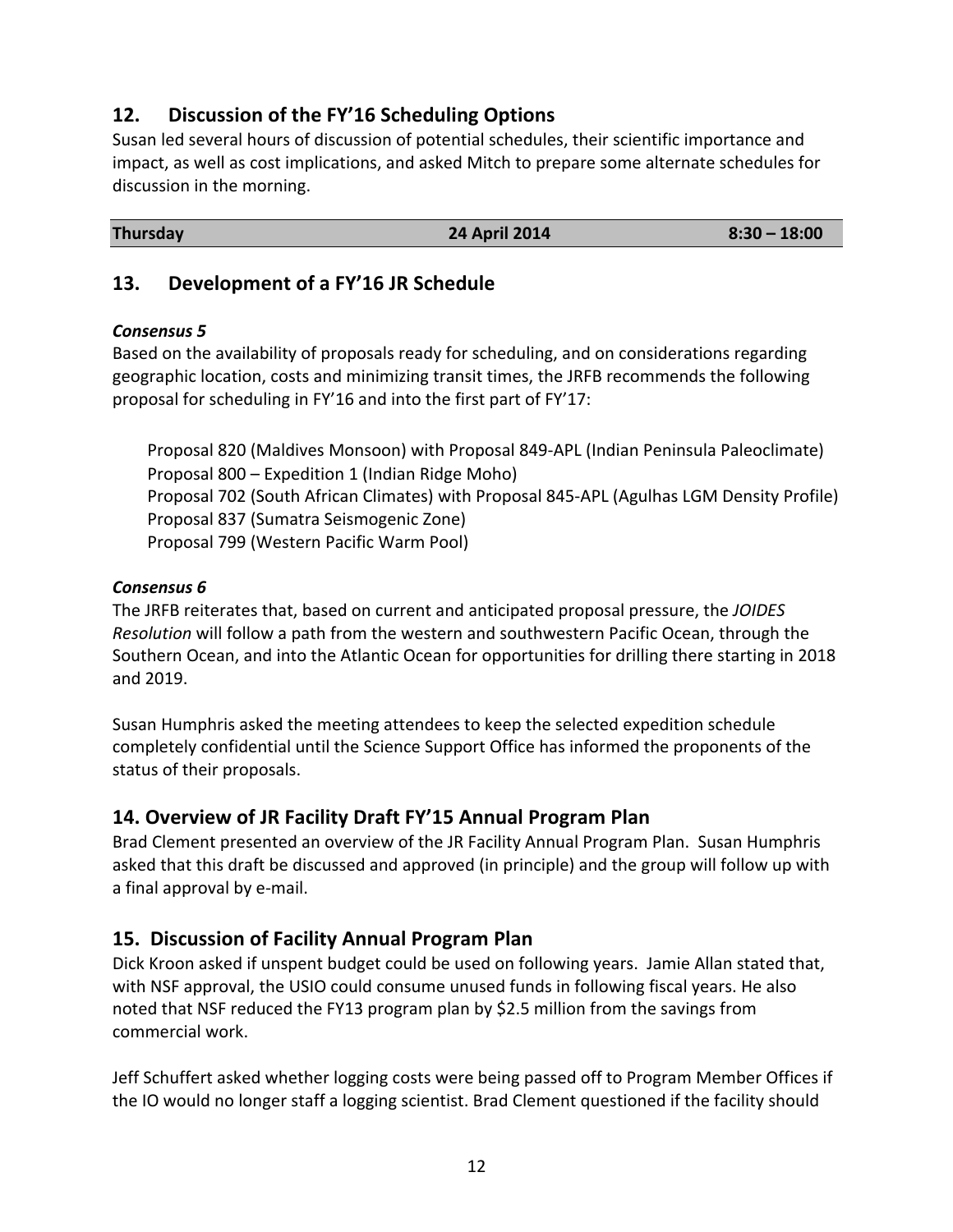be doing science, which included wire-line logging? John Jaeger asked if the Board anticipated requiring logging on every expedition? Mitch Malone reminded the attendees that the JRFB had adopted a standard measurement plan that stated, in principle, that every site should be logged. Brad stated that the JR currently logs only when it advances the science objectives, but that at the pre-cruise meetings the operator will strongly encourage logging. Because they currently log 12 to 14 days per year, it's more cost effective to contract Schlumberger to log. Jamie stated that NSF is looking to help maintain current levels of logging support, but they will take this opportunity to see how the new awardee, and their different approach, will work. NSF plans to convene a panel (annually) to review facility performance.

Brad said getting industry work is very challenging; they have to be the "right tool, in the right place, at the right time." However, in the model for keeping the ship affordable, ODL sees their profit margin shrink with oil prices rising, so they are motivated to do industry work.

Brad noted that the budget he presented included publication closeout costs (\$1.4 M) from the previous program; these will show a rapid ramp-down over the next several years.

Susan Humphris and Jamie Allan clarified for the Board that they were approving (in principle) the activities presented by the Operator, but not the financial aspects of those tasks. NSF must approve a budget and make an award prior to the start of FY15. Because NSF is changing their fund management system, the award might be later than normal.

#### *Consensus 7*

The *JOIDES Resolution* Facility Annual Program Plan is approved in principle. A final plan will be circulated for approval by e-mail in July 2014.

## **16. Overview of Support Office FY'15 Annual Program Plan Elements**

Holly Given presented a summary of the financial and task aspects of the SSO Annual Program Plan for FY2015, including estimates for the additional resources needed if fast-track e-reviews become the norm, and if faster developments to the e-systems for PDB and SSDB or the website are desired.

## **17. Discussion of Support Office Annual Program Plan**

Jamie Allan stated that the performance of SSO has been outstanding, even under great stress, but that there aren't resources at NSF for increasing the scope or budget of the SSO. Jamie also clarified that SSO support of the Forum was not in the NSF solicitation, nor was it budgeted. Holly will remove any reference to supporting the IODP Forum and make that a liaison function in the program plan.

#### *Consensus 8*

The Science Support Office Annual Program Plan is approved in principle. A final plan will be circulated for approval by e-mail in July 2014.

## **18. Publications in the New IODP**

Brad Clement gave a presentation about TAMU's approach to publications in the new program.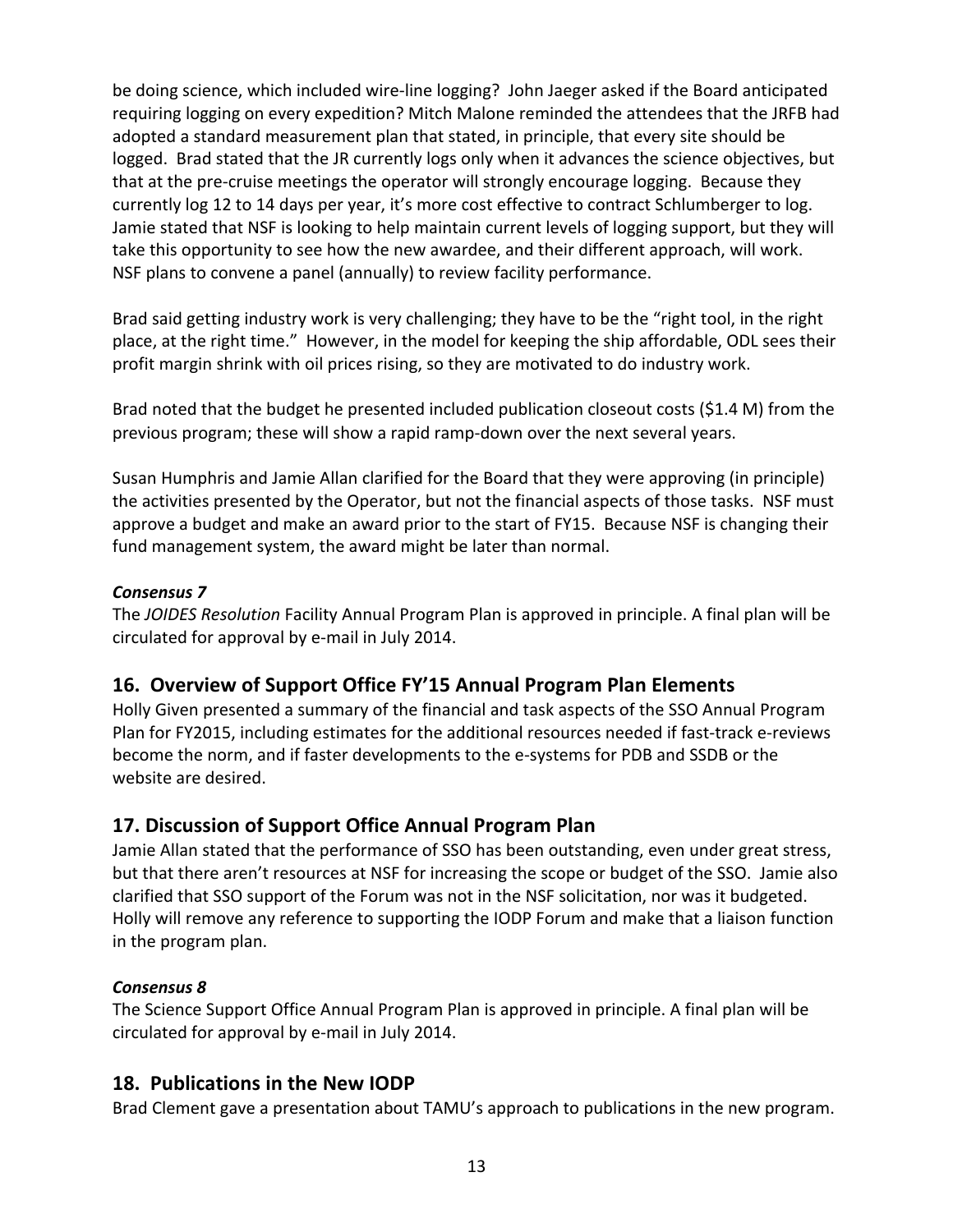Brad requested feedback on a new layout that is better suited to digital publications. Susan thought it looked good and no other Board Members voiced opinions or concerns.

Brad summarized an emerging issue regarding the Expedition Preliminary Reports. IODP researchers who plan to publish in major journals have started requesting that IODP Publications embargo the Preliminary Report, so journals don't view the work as "already published."

The Board discussed the pros and cons of embargoing the Preliminary Reports, protecting them behind a password so they are not considered published, etc. The JRFB felt that a letter could be sent to prominent editors to ask why IODP Preliminary Reports are considered "publications" when there are many counter-examples involving other cruise reports. Susan Humphris agreed to write such a letter but viewed this as a short-term fix that would change with the editor. In the interim, Susan felt we must live with the policy as currently practiced and perhaps find a way to raise the bar for future requests for embargoes.

Rick Murray suggested that we review successful interactions with editors, and based on those, generate standard guidance for the Co-Chiefs to respond to publishers. There was also a discussion about whether the expected content of the Preliminary Report could be changed to address this issue.

#### Action Item 3

Susan Humphris will draft a letter to the editors of Nature, Science, and Nature Geoscience regarding sanctions against publications based on the existence of the Preliminary Report for Expeditions. This will be circulated to the JRFB for review and a decision as to whether it should be sent.

## 19. Membership of JRFB

Susan Humphris proposed an increase to the JRFB US science membership from 2 to 3 and increasing the total Board science membership from 5 to 6. The US science community feels the US should have more representation. In addition, since the chair needs to be a US scientist, it then provides greater options for succession planning. Susan asked for Board Member input, and she interpreted their silence as approval of the proposal.

#### *Consensus 10*

The JRFB approves an increase in its science representative membership from 5 to 6 to include 3 U.S. members. 

#### **Action Item 4**

Susan Humphris will revise the JRFB Terms of Reference to change the number of science members to 6, including 3 U.S. members.

After asking Rick Murray to leave the room, Susan stated that the Board must appoint a new chair to take effect with the fiscal year, on October 1, 2014. She said that the Board could ask